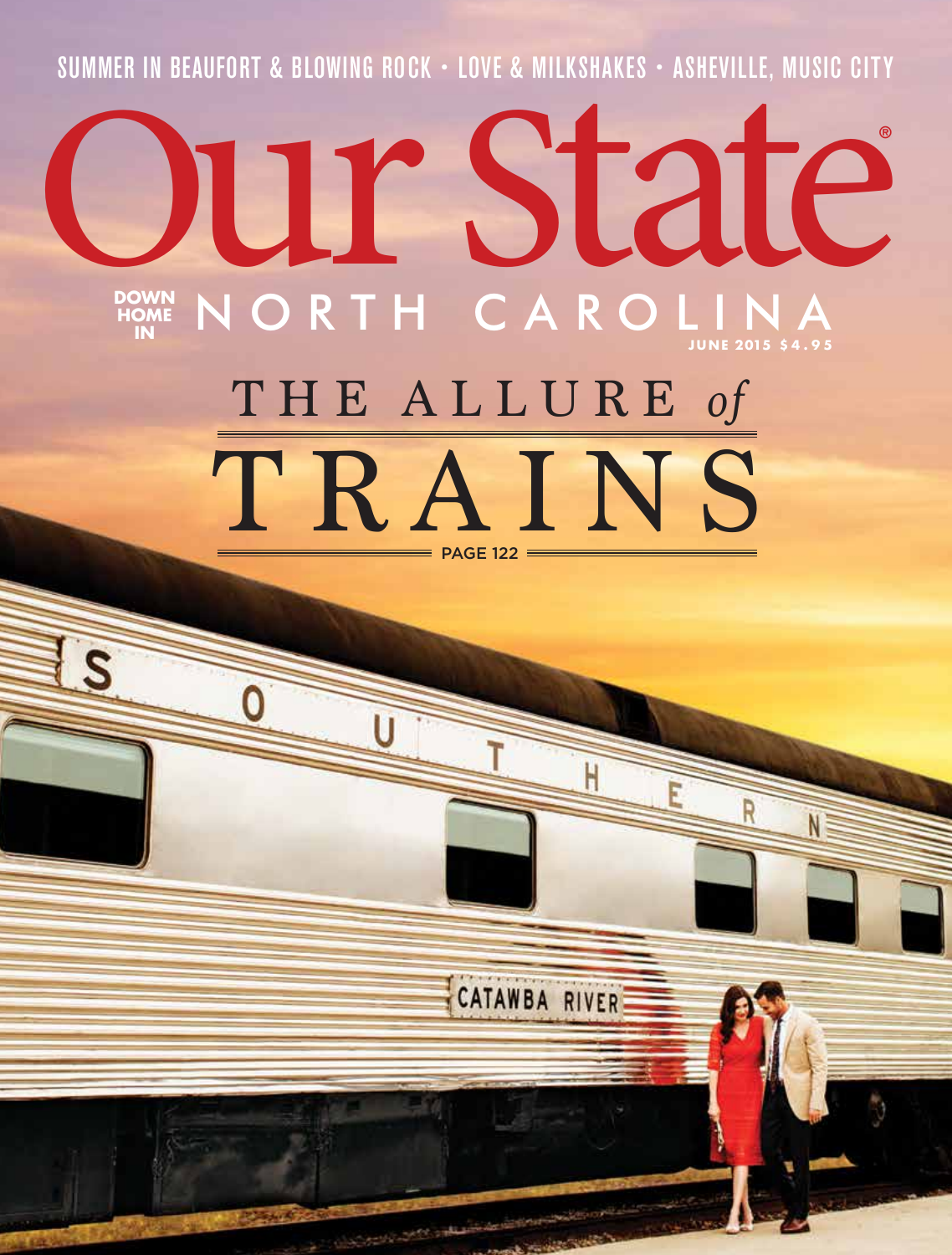### MISTER  $\sum_{\alpha} \frac{M}{M}$ OF THE Hospitality Biz Whisk together two hotels, three restaurants, and two risk-averse personalities. Add a passion for food and the environment, and you have a recipe for romance. By Jeri Rowe PHOTOGRAPHY BY JERRY WOLFOrD



Hoteliers and restaurateurs — oh, and spouses — Dennis and Nancy Quaintance greet guests on jazz night at the O. Henry Hotel, a weekly event reminiscent of '50s jazz clubs in New York City.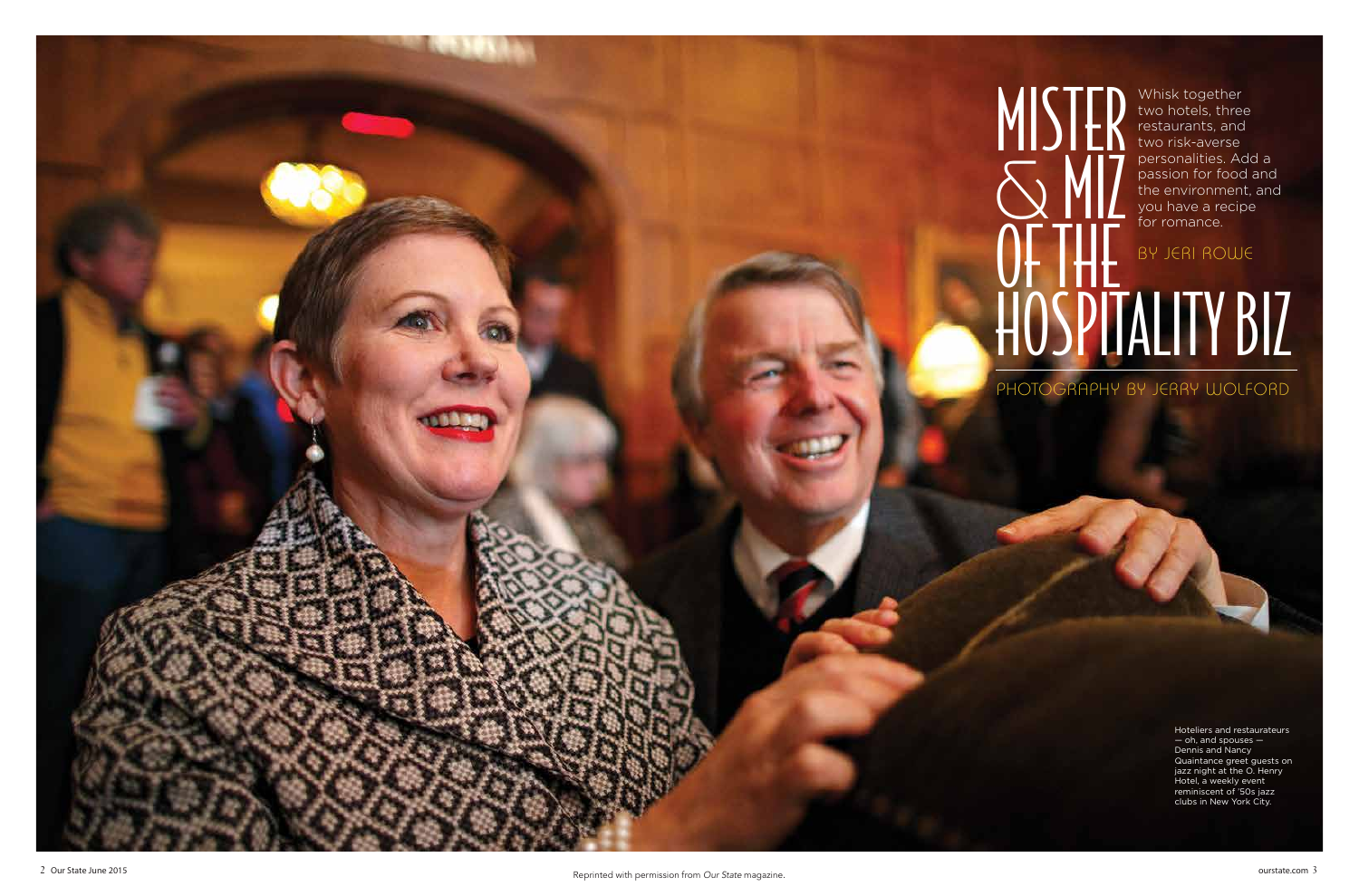

**IT TAKES TWO** 

She can't find him in the hi<br>
knotty North Carolina pin<br>
But the room's buzz of conversation is way<br>
loud, so she scans the crowd. Nothing. He's<br>
feet 2 inches in his size-5 dress shoes — she<br>
taller than him by an inch loud, so she scans the crowd. Nothing. He's 5 feet 2 inches in his size-5 dress shoes — she's taller than him by an inch — and he's lost.

Then, the mass of people parts and she catches a familiar sight: the wrinkling of his eyes when he smiles. She can't miss that. He smiles with every conversation.

But in a big room bathed in shadow and buttery light, there's something else she can't miss. His bangs. Between conversations, he brushes them across his forehead with his fingers, and in the lobby's soft light, the bangs make him look like a gum-chewing boy on a ball field on a Saturday afternoon.

But it's jazz night at the O. Henry Hotel, and he's in his element. As the warm tones of a saxophone, piano, and pitch-perfect soprano fill the room, he greets guests in his blue-gray houndstooth jacket and talks to the many people he knows.

"He's playing hotel," she whispers.

It's right before Christmas, 1979. Dennis is<br>22, a mountain-loving kid from Montana,<br>always comfortable in cowboy boots. He's t's right before Christmas, 1979. Dennis is 22, a mountain-loving kid from Montana, running Franklin's Off Friendly, a restaurant near Guilford College, when he hears that his boss has brought in a local college girl to work during Christmas break.

**Scene:** kiss **Time:** après dinner **Place:** Fisher Park home in Greensboro **Reason:** just because

> She will, too. This is what they do, Dennis and Nancy Quaintance, husband and wife. This is their hotel, one of two they run in Greensboro. More than 30 years ago, on a train trip through Europe, they knew what they wanted to become: Mr. & Mrs. Hotel-Restaurant-Greensboro.

But how? Love.

She's Nancy King, 20, a Greensboro native and a student at Cornell's School of Hotel Administration. She meets him at the bar. "Who are you?'' Dennis barks.

"I'm Nancy, and I'm ready to work," she says.



### She can't find him in the high-ceilinged lobby paneled with knotty North Carolina pine. Usually, she listens for his laugh.

"I don't have time to talk to you,'' Dennis responds. All he sees is a rich kid from a rich school — someone so different from himself.

> **O**n Nancy's last night in Greensboro,<br>Dennis asks her out. They eat at a<br>restaurant in downtown Greensboro, Dennis asks her out. They eat at a restaurant in downtown Greensboro, go back to his apartment, and sit on his BMW motorcycle parked in his kitchen, drinking wine and eating cheese off a tray propped across the handlebars.

Nancy is a graduate of a local private school. Dennis is a product of a one-room schoolhouse.

Nancy's father oversees a family-run business that calibrates tools and fixes industrial scales. Dennis's father, Laythol, nicknamed "Shorty," races cars, fixes cars, builds carburetors, runs a ranch, flies a plane, rounds up wild horses, and plays poker — with a young Dennis on his lap.

At age 15, Dennis wants to do what his dad did: work on cars. But he can't find a job. So he applies at a restaurant and hotel in his hometown of Missoula, Montana. He's told that he's too short to wash dishes, so he winds up cleaning bathrooms and taking out the garbage.

He works hard and moves up quickly. He loves the hospitality business, and after high school, he leapfrogs across the country, working in at least eight hotels and resorts from Seattle, Washington to Palm Beach, Florida. In Greensboro, in a state he's never visited before, he becomes general manager of a restaurant thanks to a friendship with a man he met in Missoula.

Dennis misses the mountains, and he misses looking across the horizon and seeing for miles. In Greensboro, he can see only for a few blocks, and he hates that. But he loves the people.

But as with any customer-driven business, Dennis runs into headaches. And Nancy is a headache. He blows her off. The next day, she returns. Dennis wonders if she can even do the job. So he puts her to work — in the kitchen, at the bar, and at the front door as a hostess.

Nancy surprises Dennis. She's a whiz.

One night, when Franklin's is bustling with diners, Dennis runs smack-dab into her. He stares straight into her emerald-green eyes and asks, "Care to dance?''

Nancy stares back. Finally, she answers. "Yes.'' Then she walks away. Dennis stays put, wideeyed and flustered. "Holy cow,'' he says to himself. "Was she flirting with me?''

The date lasts seven hours. The next day, Dennis buys Nancy cowboy boots and takes her to a car show at the Greensboro Coliseum. Nancy leaves; Dennis works; questions of the

heart persist.

Eighteen months pass. Two friends tell him

#### **Lifetime Love**

Passport photos from the fateful 1984 European honeymoon, and a heart-shaped photograph.

*"Are we going to get into this and regret it?'' Nancy asks. "Boy, I hope not,'' Dennis responds.*